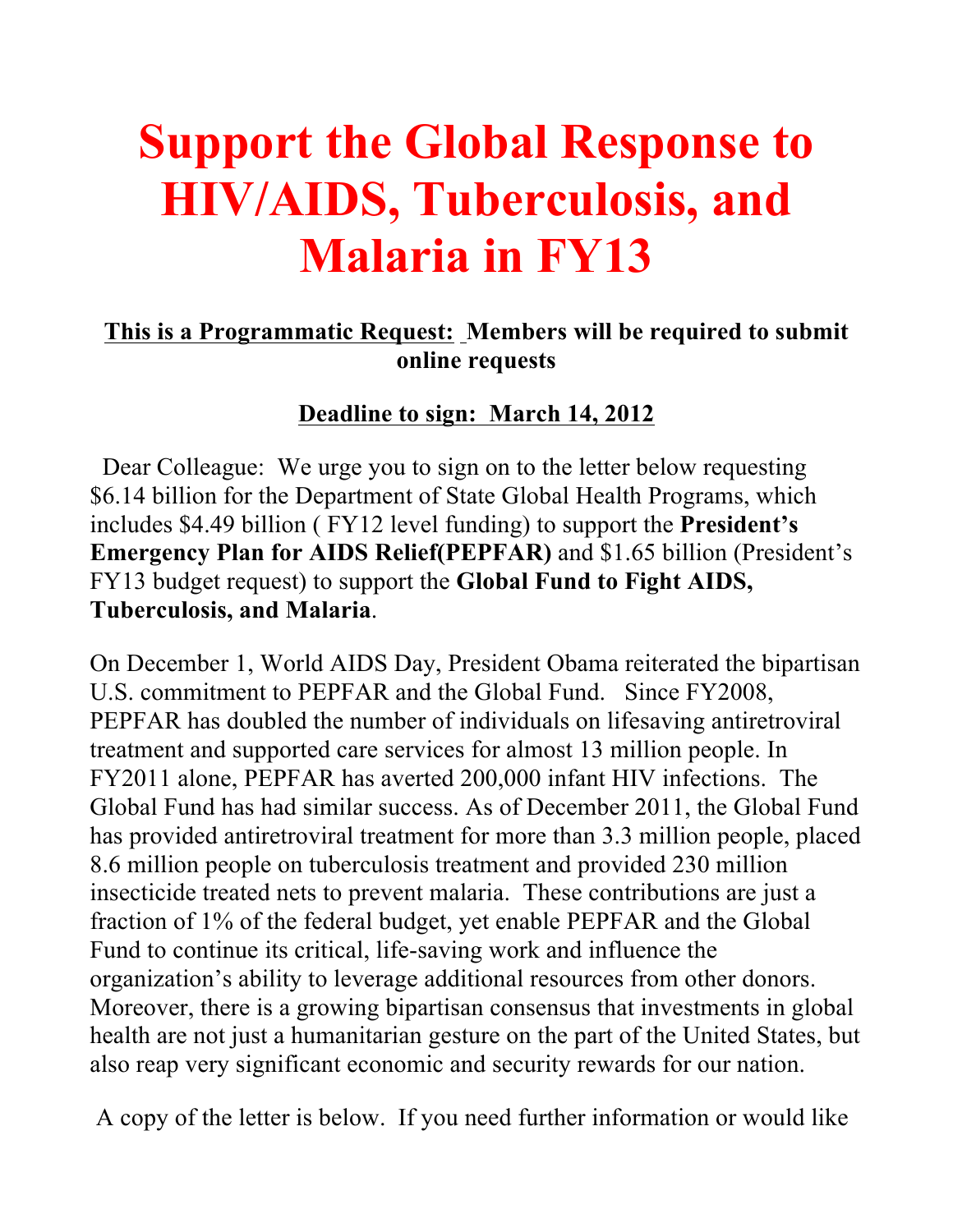to sign on, please contact Jirair Ratevosian in Rep. Lee's office at 5-2661 or Jirair.Ratevosian@mail.house.gov.

Sincerely,

# Barbara Lee

# Member of Congress

\*\*\*\*\*\*\*\*\*\*\*\*\*\*\*\*\*\*\*\*\*\*\*\*\*\*\*\*\*\*\*\*\*\*\*\*\*\*\*\*\*\*\*\*\*\*\*\*\*\*\*\*\*\*\*\*\*\*\*\*\*\* \*\*\*\*\*\*\*\*\*\*\*\*\*\*\*\*\*\*\*\*\*\*\*\*\*\*\*\*\*\*\*\*\*\*\*\*\*\*\*\*\*\*\*\*\*\*\*\*\*\*\*\*\*\*\*\*\*\*\*\*\*\*

#### \*

March XX, 2012

| Chairwoman Kay Granger<br>Lowey                    | <b>Ranking Member Nita</b>    |
|----------------------------------------------------|-------------------------------|
| Subcommittee on State, Foreign<br>Foreign          | Subcommittee on State,        |
| <b>Operations and Related Programs</b><br>Programs | <b>Operations and Related</b> |
| Room HT 2, The Capitol                             | 1016 Longworth                |
| Washington, DC 20515                               | Washington, DC 20515          |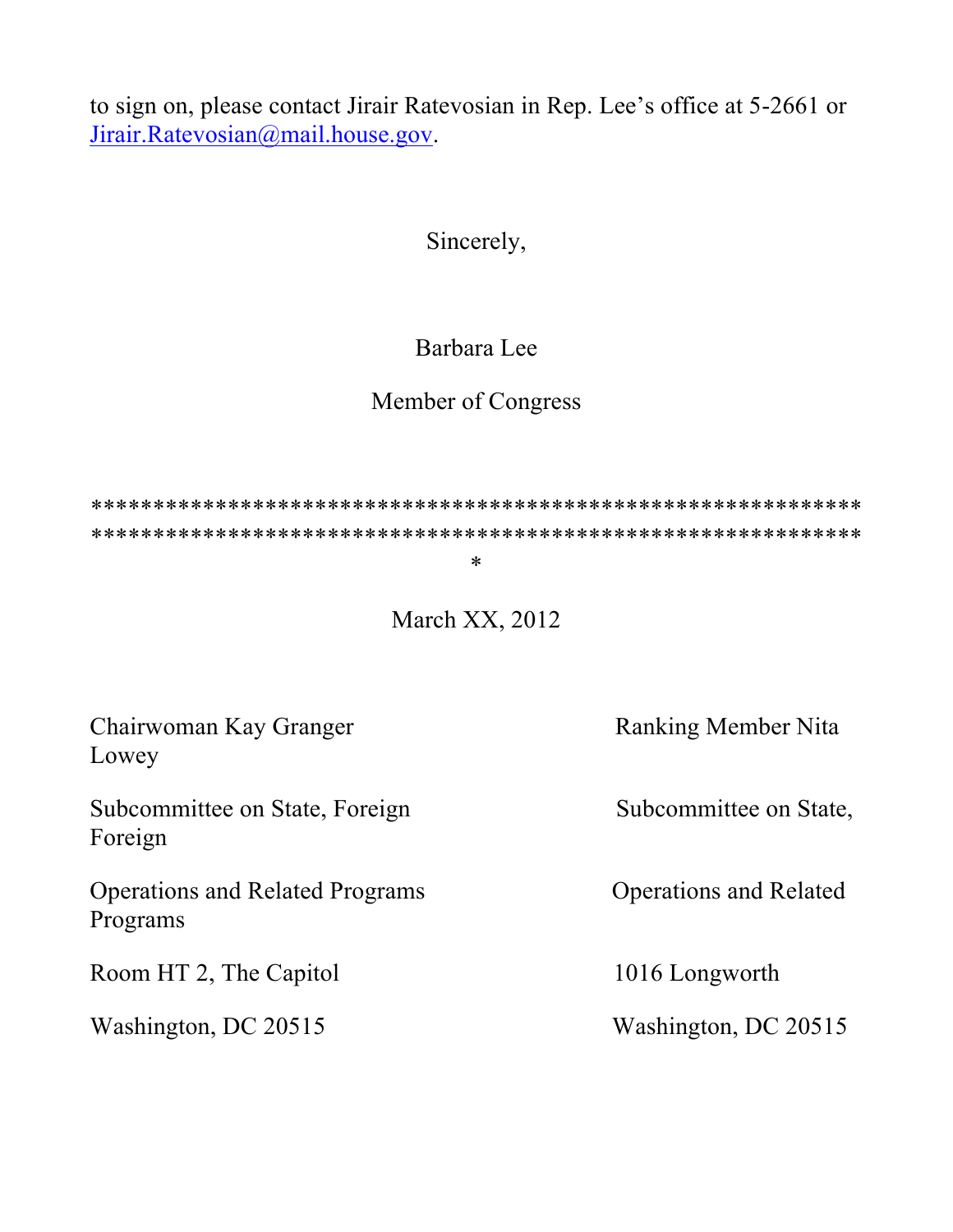Dear Chairwoman Granger and Ranking Member Lowey:

We thank you for your continued commitment to global health and the HIV/AIDS response. As you begin to consider the Fiscal Year 2013 appropriations bill, we strongly urge you to include \$6.14 billion for the Department of State Global Health Programs to support the President's Emergency Plan for AIDS Relief (PEPFAR) and the Global Fund to Fight AIDS, Tuberculosis and Malaria. Moreover, we encourage you to *explicitly allocated*\$1.65 billion for the Global Fund and *at least* \$4.49 billion for PEPFAR, the amount enacted in FY12.

On December 1, World AIDS Day, President Obama reiterated the bipartisan U.S. commitment to PEPFAR and the Global Fund. Since FY2008, PEPFAR has doubled the number of individuals on lifesaving antiretroviral treatment and supported care services for almost 13 million people. In FY2011 alone, PEPFAR has averted 200,000 infant HIV infections. The Global Fund has had similar success. As of December 2011, the Global Fund has provided antiretroviral treatment for more than 3.3 million people, placed 8.6 million people on tuberculosis treatment and provided 230 million insecticide treated nets to prevent malaria.

Thanks to the U.S., the Global Fund has grown into a proven, country-driven, performance-based mechanism, which ensures that countries take responsibility for building and leading their own sustainable programs. Notably, the Global Fund has important oversight and accountability mechanisms, including an independent technical review panel that examines eligible grant proposals for technical merit and an independent Inspector General (IG) that roots out fraud and abuse. Importantly, the Global Fund also works in close partnership with PEPFAR and the President's Malaria Initiative (PMI) in the field, and these multilateral and bilateral programs rely on each other to succeed in many nations.

A U.S. contribution of \$1.65 billion this year will allow us to meet our threeyear, \$4 billion pledge to the Global Fund, and continue to influence the organization's ability to leverage additional resources from other donors. Historically, \$1 the U.S. contributes to the Global Fund is matched with \$2 from other donors. Furthermore, in order for the Global Fund to be